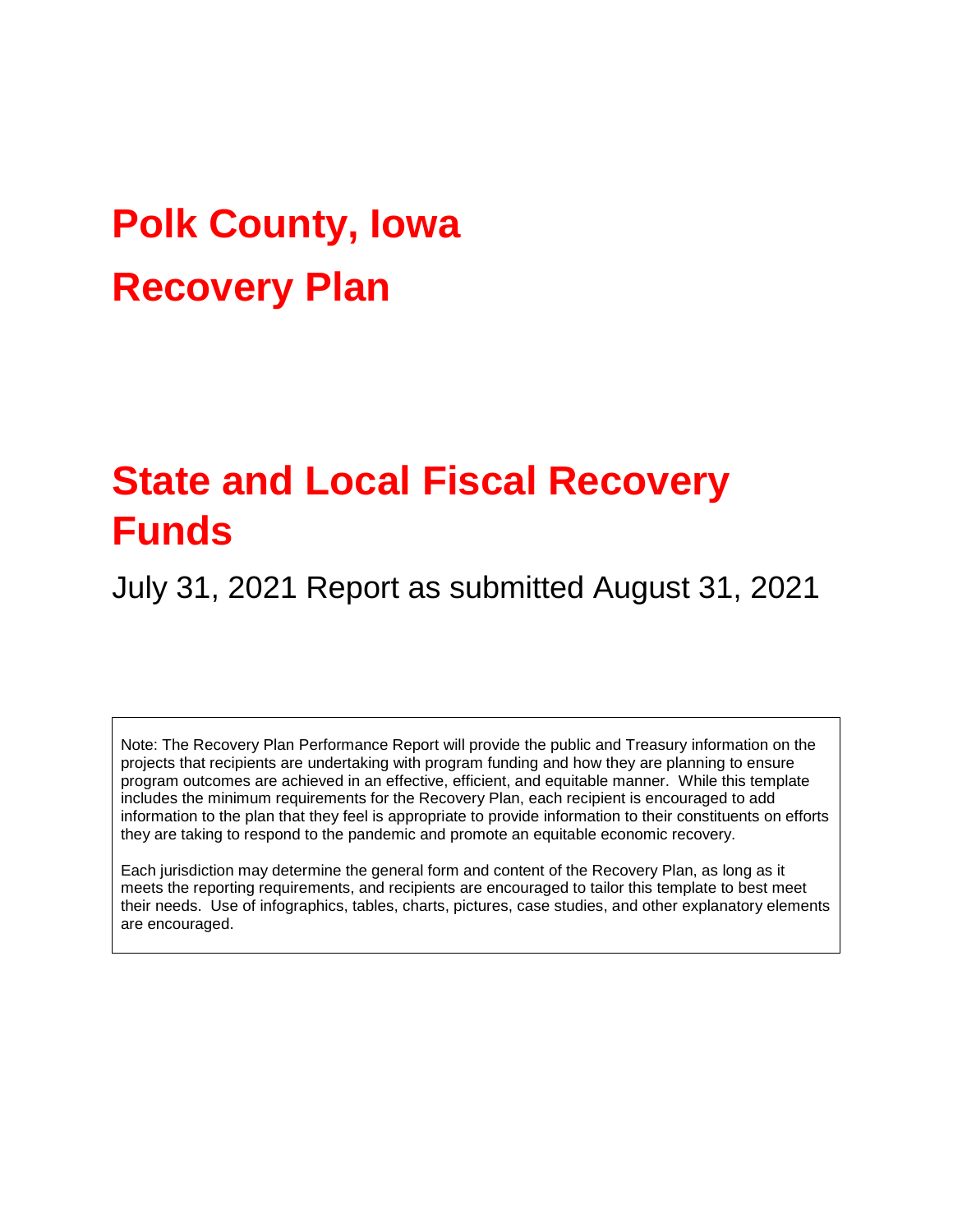## **Polk County, Iowa** July 31, 2021 Recovery Plan

### **Table of Contents**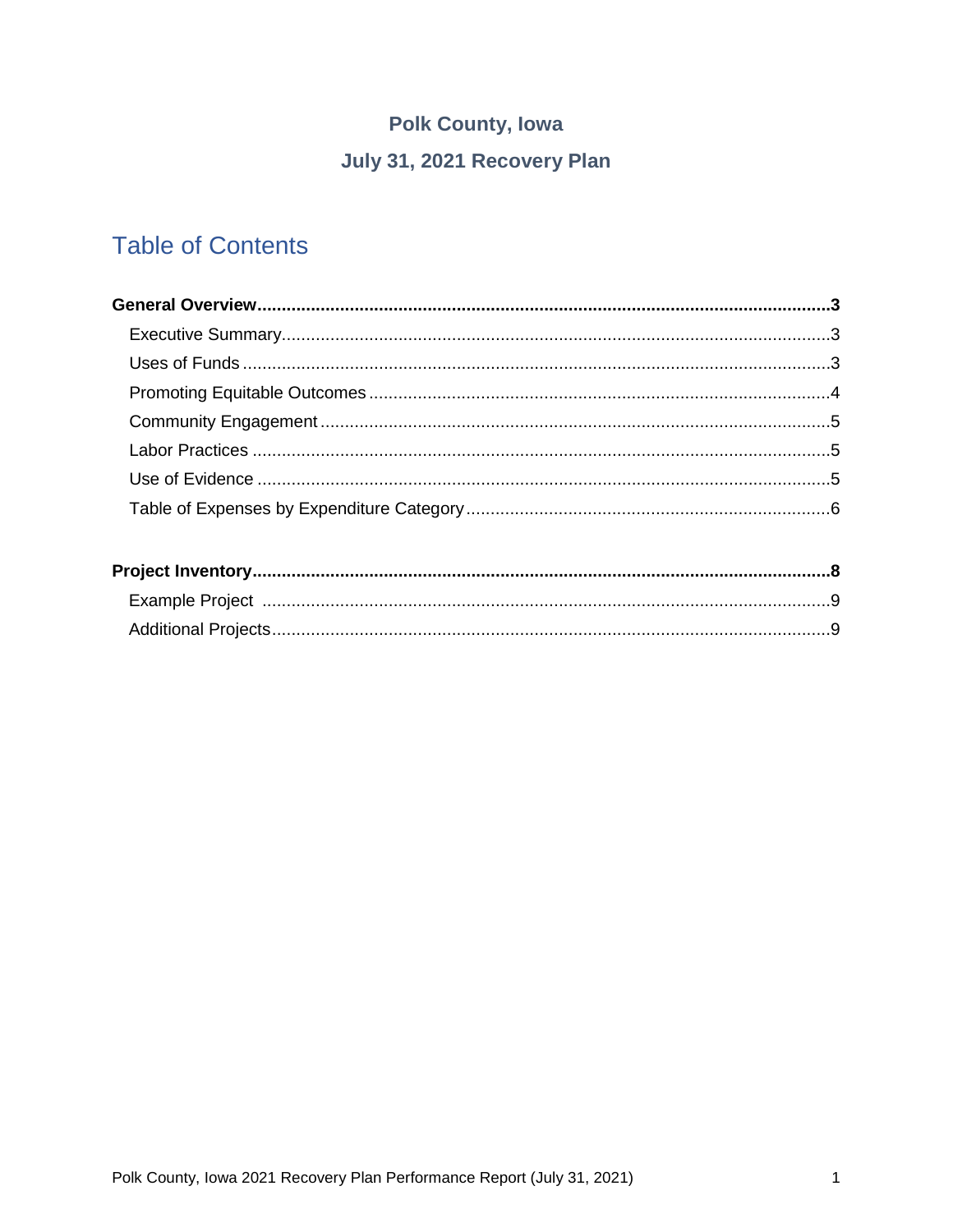#### GENERAL OVERVIEW

#### **Executive Summary**

Polk County has utilized ARPA funds to implement several measures to respond to the COVID-19 pandemic. Plans are underway for additional measures to reduce the rate of COVID-19 infections, promote economic recovery, and address the general public needs targeted by ARPA. We are planning to ensure program outcomes are achieved in an effective, efficient and equitable manner and a process is in place for public input. Polk County plans to expend funding in the following categories:

#### Near future intended uses

Projects are underway to address the immediate impacts of COVID-19 in our community, meet public health and safety needs, and initiate efforts around water quality issues. These initiatives include:

- Ongoing efforts to maximize vaccination rates among Polk County residents. Upon receiving the first round of ARPA funds on May 20th Polk County initiated a series of vaccine incentives on June  $15<sup>th</sup>$  with the goal of reaching a 75% county vaccination rate by Labor Day Weekend. On June 15<sup>th</sup> the percentage of Polk County residents who were vaccinated was 61.2%. On August  $30<sup>th</sup>$ , the CDC reported the Polk County vaccination rate was 73%. A key focus of the county's targeted vaccine outreach has been and will continue to be to residents residing in underserved census tracts. *See Chart 1 below.*
- The Polk County Emergency Operations Center is currently utilizing technology that is outdated. Bids have been secured to replace and upgrade technology in order to continue coordinated response to the pandemic.
- In order to address mental health issues that have resulted from the COVID-19 pandemic, Polk County will be investing in a sobering center that will help triage individuals who are struggling with drug and alcohol issues and direct them to longterm recovery services.
- We will also be investing in training and equipment that will better prepare law enforcement for responding to mental health calls.
- Discussions are underway with local jurisdictions to merge the Public Safety Answering Points' Computer Aided Dispatch systems into a single system that will reduce response time for fire and police who are responding across multiple jurisdictions.
- Polk County intends to recoup lost revenue in conformity with U.S. Treasury rules.
- Polk County will be investing in the tourism and hospitality industry by funding select operational and capital expenditures.
- Polk County will be launch a pilot project to quide further investment in a watershed protection effort to address regional water quality and safe drinking water supply concerns.

#### Long term intended uses

Polk County will undergo a strategic planning process that will include stakeholder discussions and public input sessions around four large categories of work that will address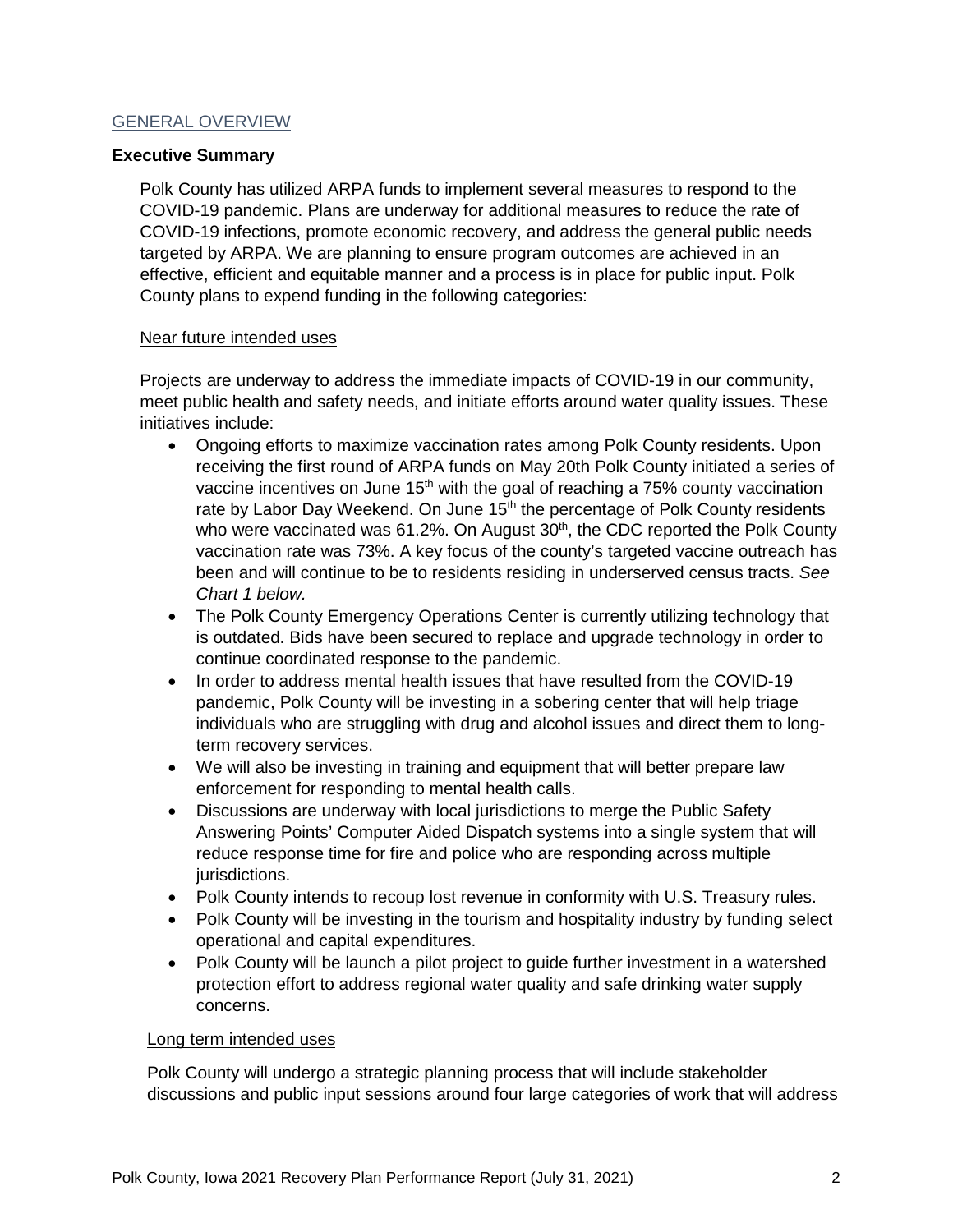human services and equity in our community. These four categories include affordable housing, mental health, water quality and economic wellbeing. Criteria will be developed that seek proposals which go above and beyond current operations and plans. Proposals will be sought that address gaps in human services, equity issues and sustainability issues and that promote collaboration. Additionally, planning is underway for a third party local research to study rent assistance recipients and their long-term needs. This concept would include interviews of individuals receiving Emergency Rental Assistance Program (ERAP) funds that are currently being administered through our local Impact Community Action Network with the goal of learning more about the circumstances that have led recipients to need assistance. This data would be used to make informed and strategic decisions about how to invest ARPA funds to impact affordable housing.



#### *Chart 1*

#### **Uses of Funds by Expenditure Category**

*a. Public Health (EC 1)*

Polk County is committed to a strong and equitable recovery by empowering the Polk County Health Department to prioritize the importance of a robust vaccination effort and to devote the resources to ensure this message is delivered to residents of Polk County, especially the hard to reach communities, such as the recently immigrated, the transient and the non-electronically connected citizens of Polk County. Tactics that will continue to be deployed include vaccination incentive campaigns, targeted marketing, a senior call center, and funding health navigators in immigrant and refugee communities to assist in vaccination education campaigns.

#### *b. Negative Economic Impacts (EC 2)*

Strategic planning is underway to address negative economic impacts at the household level. Current recipients of housing assistance dollars through ERAP will be surveyed to identify long-term, systemic issues around housing so housing initiatives funded by ARPA can address long-term housing instability and economic opportunities for low-income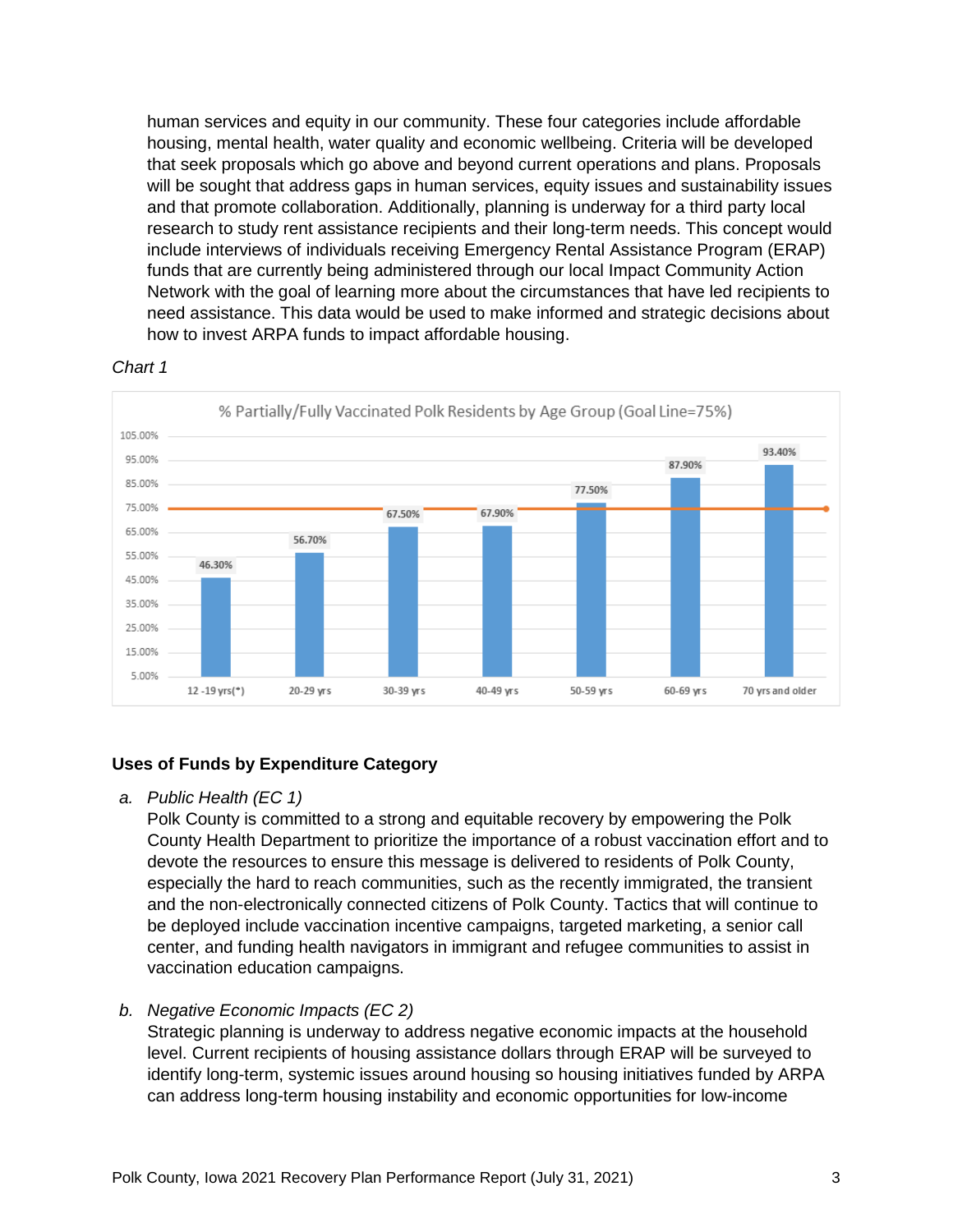residents. Additionally, Iowa State University Extension is currently conducting a multicounty survey of small businesses and non-profits to assess current needs and gaps. This information will be used to inform decision making on future assistance to small businesses and non-profits.

Polk County intends to use ARPA funds to address the negative economic impacts of the pandemic on the County-owned Iowa Events Center and associated hotel. Financial assistance will be provided to offset revenue losses experienced by this facility and to invest in capital improvements, thereby allowing continued operations in a safe and sustainable manner.

- *c. Services to Disproportionately Impacted Communities (EC 3)* When applicable, programs and policies will be informed by relevant census tract data and previously gathered economic data to ensure all Polk County residents can participate in a strong and equitable recovery. Inclusion, diversity and community wide participation will be priorities of all programming.
- *d. Premium Pay (EC 4)* N/A
- *e. Water, Sewer, and Broadband Infrastructure (EC 5)*

Polk County is participating in several regional projects that are underway to address these issues. Many of the political subdivisions in Polk County are making plans to expend ARPA funds on storm water management. The Central Iowa Water Trails project is an initiative that aims to increase access to Iowa's rivers while using the recreational interest in water to generate momentum on critical water quality projects. The Greater Des Moines Partnership is currently undertaking a survey on regional broadband access. Polk County is participating in the survey process and establishment of desired outcomes to ensure access and affordability to disadvantaged families.

Additionally, Polk County will be undertaking an extensive infrastructure project that will connect 150 rural residences to a city water main. These homes have been utilizing sandpoint wells that were unsafe and unreliable. During a recent large storm, these homes were cut off from a potable water source. Polk County's financial commitment to this project will be \$2.5 million.

- *f. Revenue Replacement (EC 6)* Polk County has completed a comprehensive review of all lost revenue and will continue to utilize U.S. Treasury guidance in compiling future projections. The current amount of this revenue replacement calculation is approximately \$24 million.
- *g. Other Federal Recovery Funds.*

Polk County has been a leader in administering Emergency Rental Assistance Program (ERAP) funds that were distributed from the CARES Act. Both Polk County and the City of Des Moines requested these funds directly from the State of Iowa and administered them through IMPACT Community Action Partnership. IMPACT has delivered assistance to households more efficiently than the state and was able to provide up to three months rental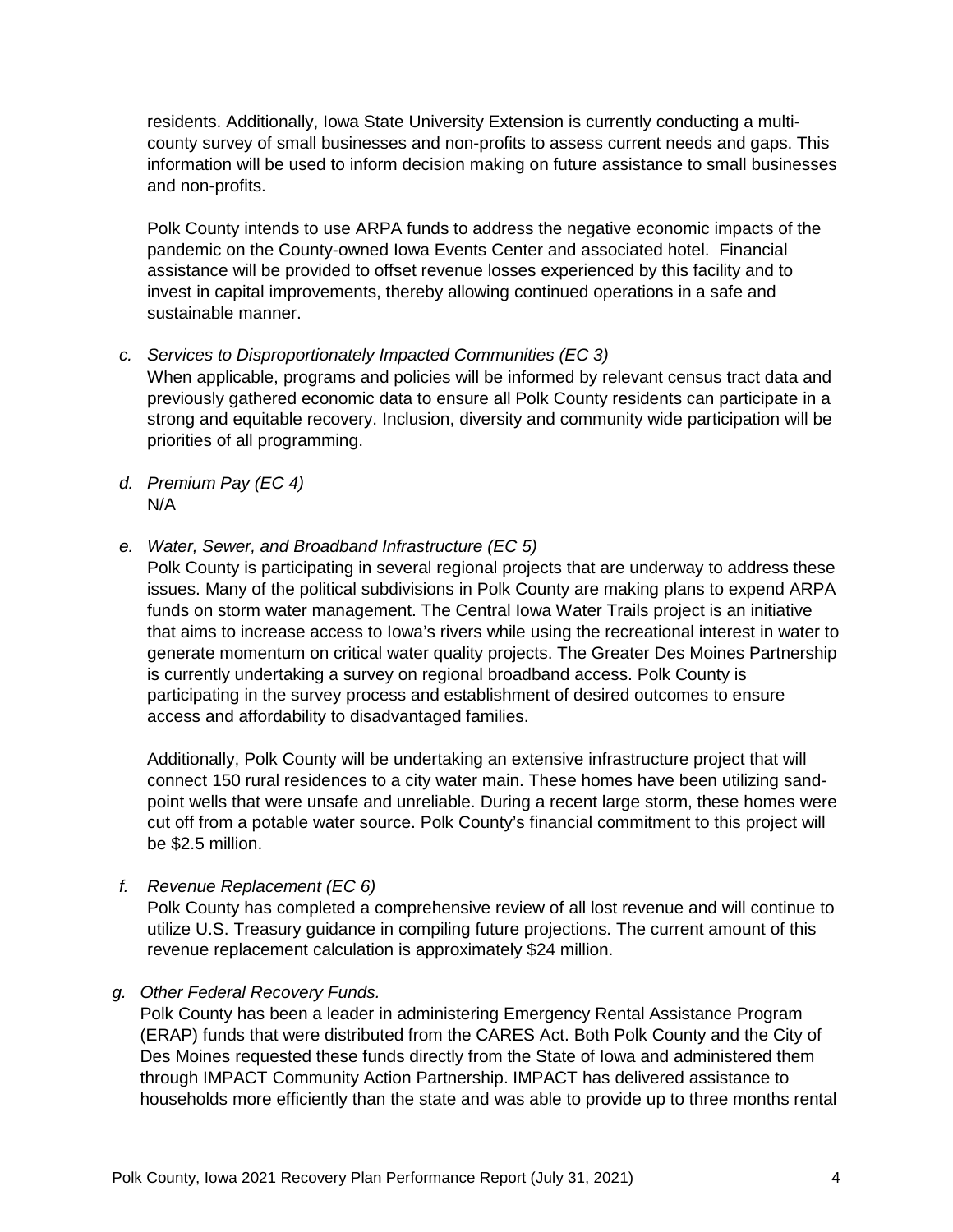assistance without requiring the renter to first become delinquent on payments. We are currently working with the State of Iowa to access an additional \$30 million to be administered in our community. Additionally, at the beginning of the pandemic Polk County committed \$800,000 for rental assistance that was administered at the Polk County Courthouse by staff from Iowa Legal Aid and the Polk County Housing Trust Fund. Staff worked with landlords who were at the Courthouse for eviction proceedings. In almost all cases, a direct payment to the landlord was made in lieu of evicting the tenant, and the landlord was connected to additional resources to mitigate future eviction efforts. Polk County provided additional funds and helped leverage private contributions. These funds were not ARPA funds but this narrative has been included in this report as an example of how ARPA funds could potentially be expended and to illustrate the collaborative and creative nature of our community.

Polk County and IMPACT are currently implementing a non-mandatory study of rental assistance recipients to assess ongoing housing needs.

#### **Promoting Equitable Outcomes**

Polk County will promote equitable outcomes throughout the ARPA process. This will be accomplished by conducting open meetings, soliciting input, publicizing the target area of concern. We will directly communicate with neighborhood organizations, civic and community groups. A 2020 report by One Economy found that African Americans and Africans comprise 7.1% of the total population in Polk County, representing 27% of all African Americans and Africans living in the state of Iowa. However, the median household income for an African American or African household was \$33,816 compared to the \$63,530 median household income for all of Polk County. On nearly every economic measure examined, including banking, housing and employment, racial wealth disparities were evident. Addressing these disparities will be a primary focus of Polk County's use of ARPA funds to address economic well-being and utilizing current data to establish benchmarks.

- *a. Goals -* As plans are made for utilization of ARPA funds, Polk County will add additional focus on historically underserved, marginalized or adversely affected groups or areas, such as the historically "redlined portion of Des Moines." This includes African Americans, immigrants and refugees and the Latinx community.
- *b. Awareness -* Polk County has a strong group of community, civic, fraternal, service and neighborhood organizations that will be utilized in the dissemination of information regarding ARPA services. The One Economy report outlines disparities in our community and includes a Blueprint for Action that will be used to implement COVID-19 recovery strategies equitably. The priority topics in the report include financial inclusion, employment, education, health and housing. These priority topics align with several of the priority topics identified by the Polk County Board of Supervisors.
- *c. Access and Distribution -* Polk County is committed to an open and transparent process that ensures equal access to benefits and services for all residents of Polk County. As part of the COVID-19 recovery process Polk County will examine the administrative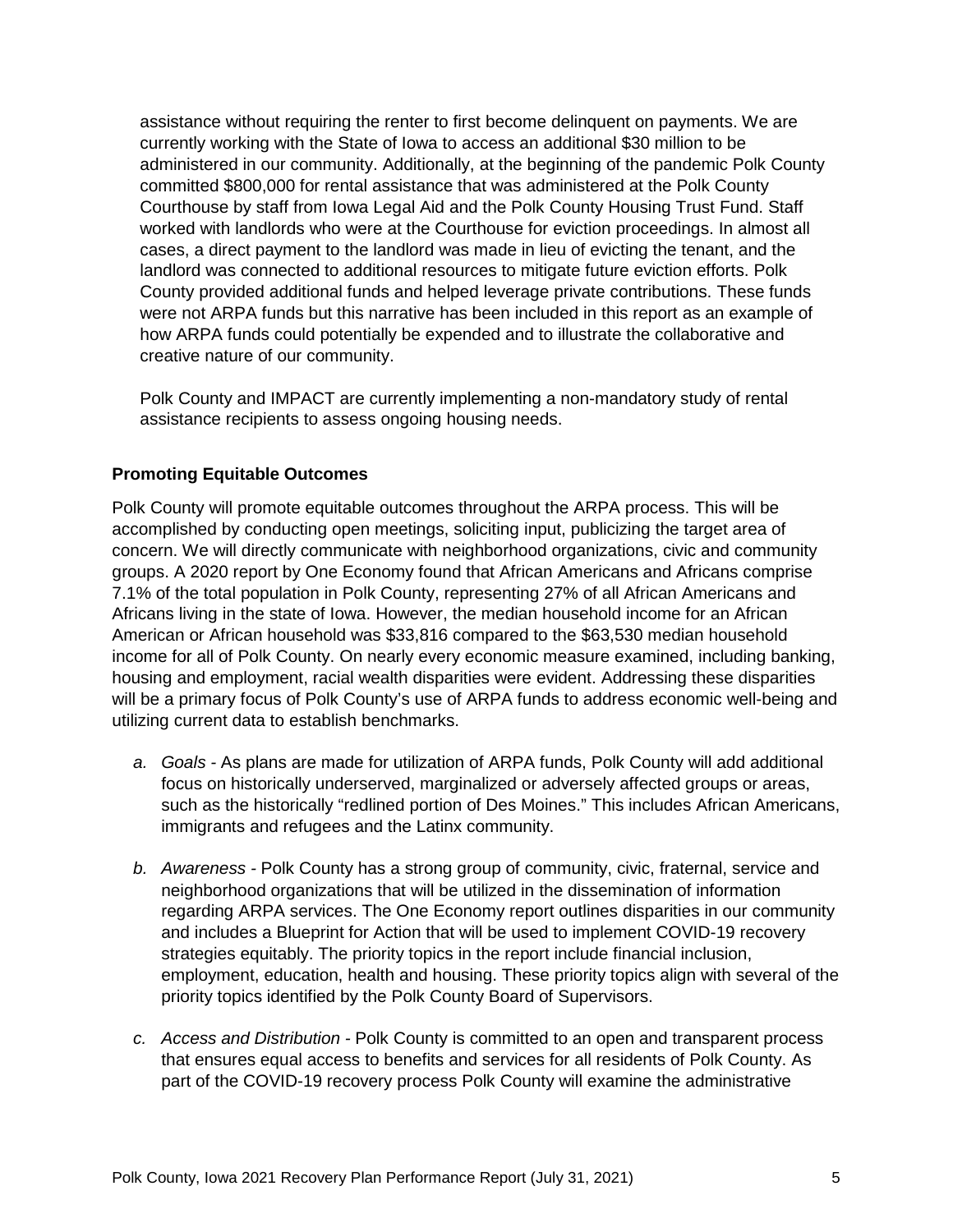requirements of all of the assistance programs available to the community specifically to address disparities that negatively impact disadvantaged and underserved communities.

- *d. Outcomes -* Polk County's ARPA plan and process is rooted in the belief that closing gaps and achieving universal levels of service and eliminating any equity disparities is an essential focus of ARPA funding efforts. The Board of Supervisors will host a series of workshops with subject matter experts and community members for each identified priority area. The goal of these sessions will be to identify areas where ARPA funding can be strategically used and establish benchmarks and outcomes. Each priority topic will include outcomes related to resolving racial inequity.
- *e. Equity Strategy by Expenditure Category*

*Negative Economic Impacts (EC 2):* Refer to paragraph above regarding data collection and public input.

*Services to Disproportionately Impacted Communities (EC 3):* The Polk County Health Department has worked extensively with local neighborhood and community groups to reach as deeply as possible into disproportionally impacted communities. Additionally the Polk County Community, Family and Youth Services Department has worked collaboratively with the City of Des Moines to coordinate all aspects of rental housing assistance. Local funds have been used to create a "health navigator" program that pays leaders of immigrant and refugee communities to participate in COVID-19 mitigation training and conduct outreach in their respective communities. Additionally, COVID-19 vaccination rates are available by zip code and current Polk County data shows that a disproportionately lower number of people are vaccinated in underserved communities. Vaccination incentive campaigns will be tailored this fall to reach these neighborhoods.

Directing the use of ARPA funds towards establishing affordable housing, addressing mental health issues, and promoting economic well-being specifically support the goal of providing needed services and opportunities for disproportionally impacted communities.

- *f. Data -* With the exception of expending ARPA funds for a few immediate needs as identified in our Executive Summary – near future intended uses, Polk County is in the early stage of establishing a process for public input in our four strategic areas. Qualitative and quantitative data will be sought and required for future funded projects to ensure equitable outcomes are achieved.
- *g. Geographic Distribution of Funding* To date the largest amount of ARPA funding has been directed at incentive programs to increase vaccination rates. These education efforts have been targeted to the general population in Polk County. Additional investments have been made to fund vaccine promotion through Latinx and African American media. Grassroots outreach efforts have also been made to reach immigrant and refugee communities.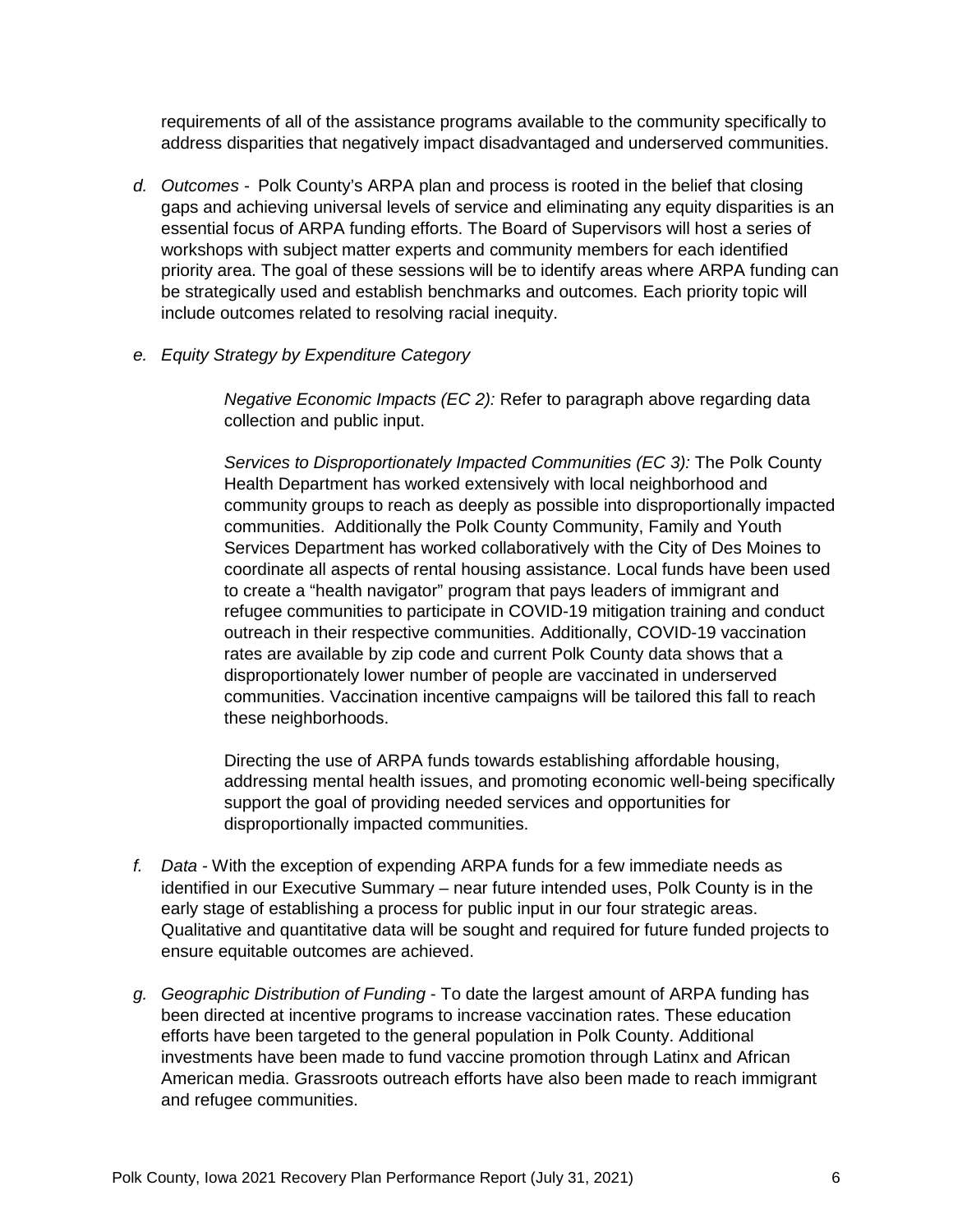#### **Community Engagement**

Polk County has proactively reached out to as many traditionally underserved groups as possible through various means including: community meetings, visiting neighborhood associations, and implementing a paid and free media strategy. Additionally, funds have been expended to hire health navigators from immigrant and refugee populations. They completed a training session with the Polk County Health Department and are now paid to host community education sessions.

In the creation of long-term strategic investments, Polk County is committed to expanding our outreach efforts to acquire this information and to ensure the public is well informed and has multiple avenues to provide this information. These efforts will include public input forums, requests for public written comments through regular mail, email and public surveys on the Polk County website. Outreach to civic groups, community-based organizations and any other group or organization that responds to the county's request for invitations to make presentations and receive public input. Media outreach, both paid and through public service announcements will be conducted with a special emphasis to underserved communities to invite input and participation in addressing the strategic investment areas for economic recovery and building safe communities.

Examples of tactics that have been used successfully to date include paid media on Spanish language media outlets, community outreach, paid health navigators and a call center for seniors and individuals without internet access.

#### **Labor Practices**

Polk County strongly believes in paying a fair and living wage to all workers currently and for any future ARPA projects. Paying the Prevailing wage and complying with Davis Bacon are County policy on all federally funded construction and infrastructure projects.

#### **Use of Evidence**

As Polk County begins to create a strategic plan on how to invest ARPA funds, evidence-based benchmarks and evaluations will be determined.

#### **Table of Expenses by Expenditure Category**

|     | <b>Category</b>                            | <b>Cumulative</b><br>expenditures to<br>date $(\$)$ | <b>Amount spent</b><br>since last<br><b>Recovery Plan</b> |
|-----|--------------------------------------------|-----------------------------------------------------|-----------------------------------------------------------|
|     | <b>Expenditure Category: Public Health</b> |                                                     |                                                           |
| 1.1 | <b>COVID-19 Vaccination</b>                | \$230,810                                           | \$230,810                                                 |
| 1.2 | COVID-19 Testing                           |                                                     |                                                           |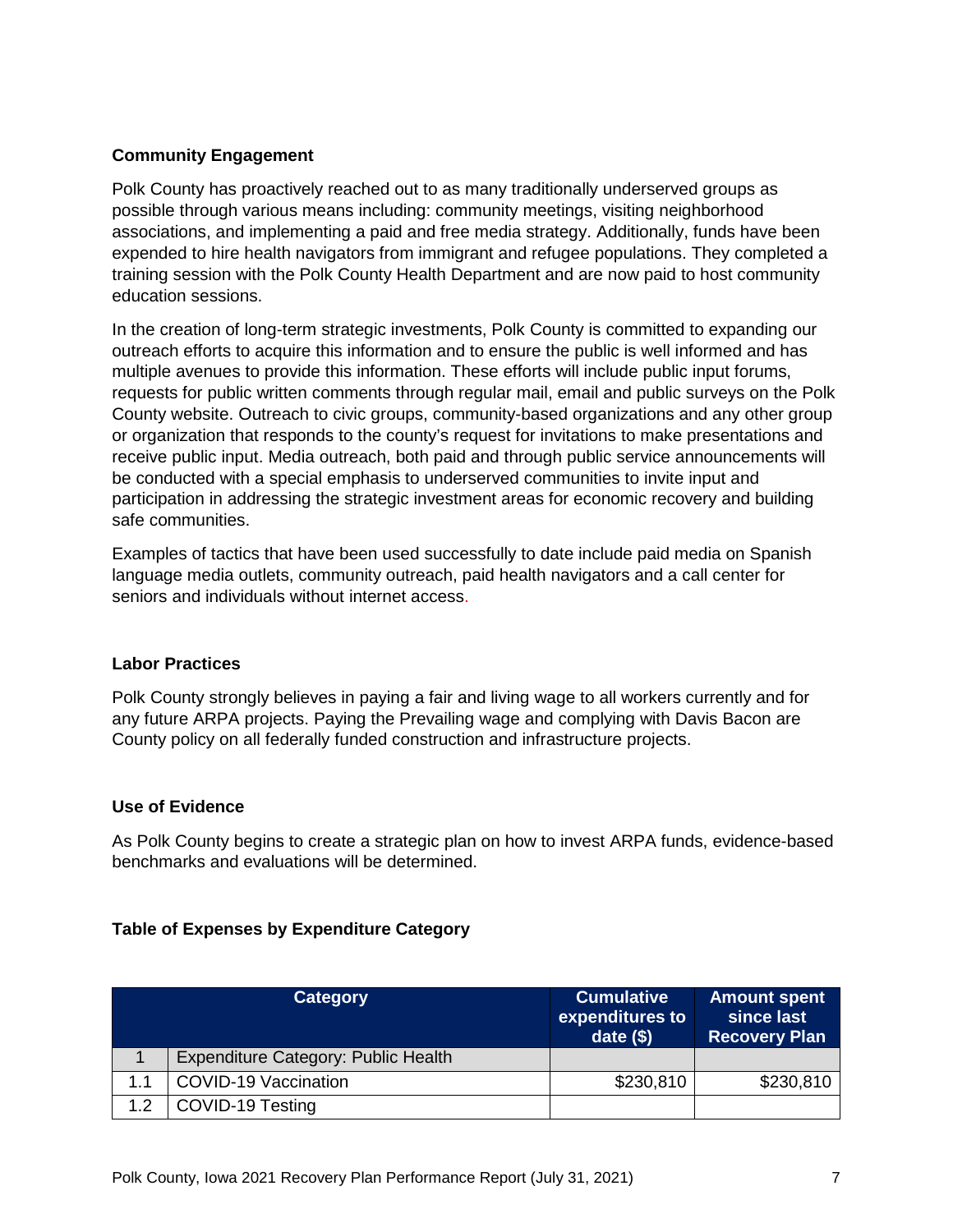|      | <b>Category</b>                                                                                  | <b>Cumulative</b><br>expenditures to | <b>Amount spent</b><br>since last |
|------|--------------------------------------------------------------------------------------------------|--------------------------------------|-----------------------------------|
|      |                                                                                                  | date $(\$)$                          | <b>Recovery Plan</b>              |
| 1.3  | <b>COVID-19 Contact Tracing</b>                                                                  |                                      |                                   |
| 1.4  | Prevention in Congregate Settings (Nursing<br>Homes, Prisons/Jails, Dense Work Sites,            |                                      |                                   |
|      | Schools, etc.)                                                                                   |                                      |                                   |
| 1.5  | <b>Personal Protective Equipment</b>                                                             |                                      |                                   |
| 1.6  | <b>Medical Expenses (including Alternative Care</b>                                              |                                      |                                   |
|      | Facilities)                                                                                      |                                      |                                   |
| 1.7  | Capital Investments or Physical Plant Changes<br>to Public Facilities that respond to the COVID- |                                      |                                   |
|      | 19 public health emergency                                                                       |                                      |                                   |
| 1.8  | Other COVID-19 Public Health Expenses                                                            |                                      |                                   |
|      | (including Communications, Enforcement,<br>Isolation/Quarantine)                                 |                                      |                                   |
| 1.9  | Payroll Costs for Public Health, Safety, and                                                     |                                      |                                   |
|      | Other Public Sector Staff Responding to<br>COVID-19                                              |                                      |                                   |
| 1.10 | <b>Mental Health Services</b>                                                                    |                                      |                                   |
| 1.11 | <b>Substance Use Services</b>                                                                    |                                      |                                   |
| 1.12 | <b>Other Public Health Services</b>                                                              |                                      |                                   |
| 2    | <b>Expenditure Category: Negative Economic</b>                                                   |                                      |                                   |
|      | Impacts                                                                                          |                                      |                                   |
| 2.1  | Household Assistance: Food Programs                                                              |                                      |                                   |
| 2.2  | Household Assistance: Rent, Mortgage, and<br><b>Utility Aid</b>                                  |                                      |                                   |
| 2.3  | Household Assistance: Cash Transfers                                                             |                                      |                                   |
| 2.4  | Household Assistance: Internet Access<br>Programs                                                |                                      |                                   |
| 2.5  | <b>Household Assistance: Eviction Prevention</b>                                                 |                                      |                                   |
| 2.6  | Unemployment Benefits or Cash Assistance to<br><b>Unemployed Workers</b>                         |                                      |                                   |
| 2.7  | Job Training Assistance (e.g., Sectoral job-                                                     |                                      |                                   |
|      | training, Subsidized Employment, Employment                                                      |                                      |                                   |
| 2.8  | Supports or Incentives)<br>Contributions to UI Trust Funds*                                      |                                      |                                   |
|      | <b>Small Business Economic Assistance (General)</b>                                              |                                      |                                   |
| 2.9  |                                                                                                  |                                      |                                   |
| 2.10 | Aid to nonprofit organizations                                                                   |                                      |                                   |
| 2.11 | Aid to Tourism, Travel, or Hospitality                                                           |                                      |                                   |
| 2.12 | Aid to Other Impacted Industries                                                                 |                                      |                                   |
| 2.13 | <b>Other Economic Support</b>                                                                    |                                      |                                   |
| 2.14 | <b>Rehiring Public Sector Staff</b>                                                              |                                      |                                   |
| 3    | <b>Expenditure Category: Services to</b><br>Disproportionately Impacted Communities              |                                      |                                   |
| 3.1  | <b>Education Assistance: Early Learning</b>                                                      |                                      |                                   |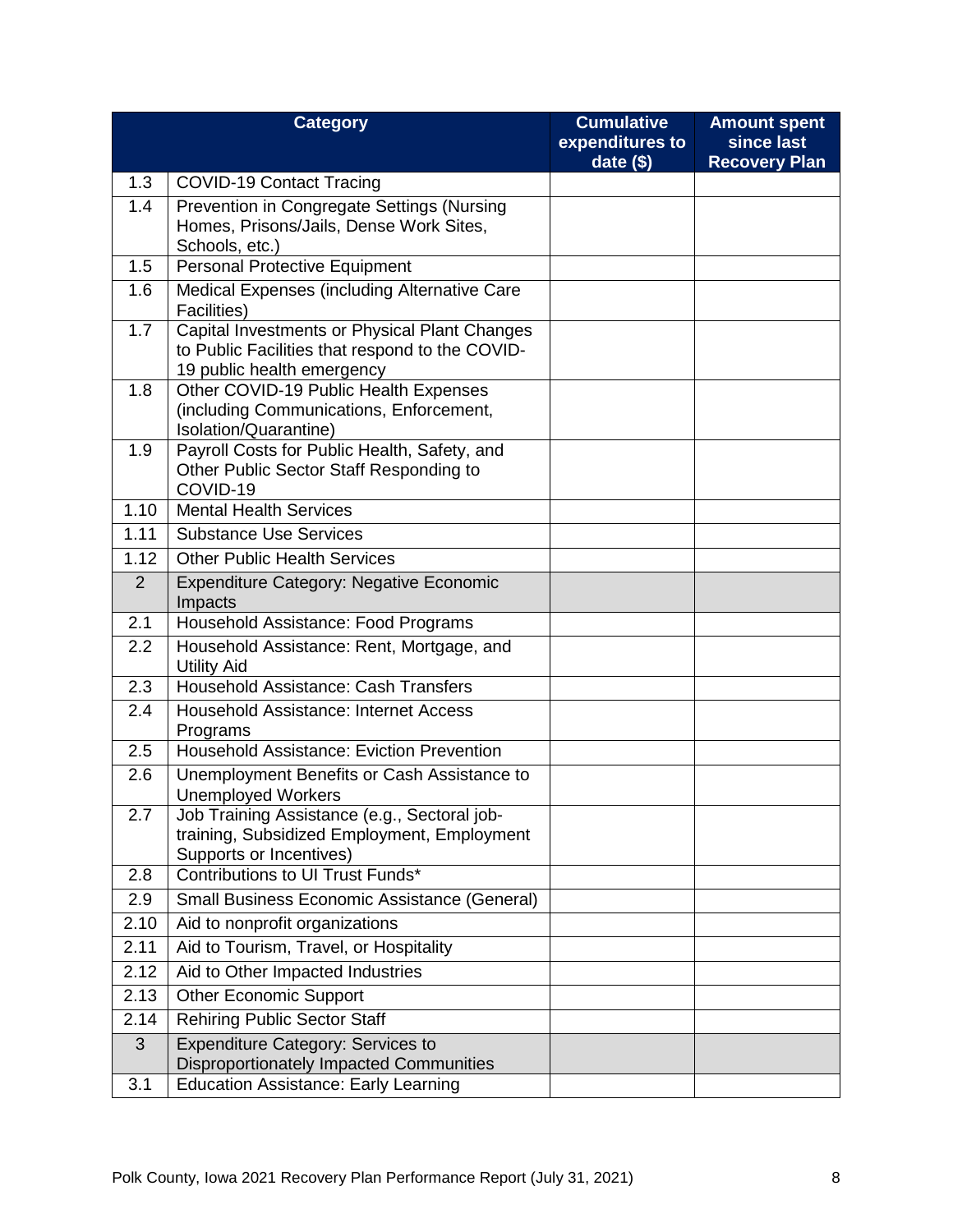|                | <b>Category</b>                                                                                                    | <b>Cumulative</b><br>expenditures to | <b>Amount spent</b><br>since last |
|----------------|--------------------------------------------------------------------------------------------------------------------|--------------------------------------|-----------------------------------|
|                |                                                                                                                    | date $(\$)$                          | <b>Recovery Plan</b>              |
| 3.2            | Education Assistance: Aid to High-Poverty<br><b>Districts</b>                                                      |                                      |                                   |
| 3.3            | <b>Education Assistance: Academic Services</b>                                                                     |                                      |                                   |
| 3.4            | Education Assistance: Social, Emotional, and<br><b>Mental Health Services</b>                                      |                                      |                                   |
| 3.5            | <b>Education Assistance: Other</b>                                                                                 |                                      |                                   |
| 3.6            | Healthy Childhood Environments: Child Care                                                                         |                                      |                                   |
| 3.7            | Healthy Childhood Environments: Home Visiting                                                                      |                                      |                                   |
| 3.8            | Healthy Childhood Environments: Services to<br>Foster Youth or Families Involved in Child<br><b>Welfare System</b> |                                      |                                   |
| 3.9.           | Healthy Childhood Environments: Other                                                                              |                                      |                                   |
| 3.10           | <b>Housing Support: Affordable Housing</b>                                                                         |                                      |                                   |
| 3.11           | Housing Support: Services for Unhoused<br>persons                                                                  |                                      |                                   |
| 3.12           | Housing Support: Other Housing Assistance                                                                          |                                      |                                   |
| 3.13           | Social Determinants of Health: Other                                                                               |                                      |                                   |
| 3.14           | Social Determinants of Health: Community<br><b>Health Workers or Benefits Navigators</b>                           |                                      |                                   |
| 3.15           | Social Determinants of Health: Lead<br>Remediation                                                                 |                                      |                                   |
| 3.16           | Social Determinants of Health: Community<br><b>Violence Interventions</b>                                          |                                      |                                   |
| $\overline{4}$ | Expenditure Category: Premium Pay                                                                                  |                                      |                                   |
| 4.1            | <b>Public Sector Employees</b>                                                                                     |                                      |                                   |
| 4.2            | Private Sector: Grants to other employers                                                                          |                                      |                                   |
| 5              | Expenditure Category: Infrastructure                                                                               |                                      |                                   |
| 5.1            | Clean Water: Centralized wastewater treatment                                                                      |                                      |                                   |
| 5.2            | Clean Water: Centralized wastewater collection<br>and conveyance                                                   |                                      |                                   |
| 5.3            | Clean Water: Decentralized wastewater                                                                              |                                      |                                   |
| 5.4            | Clean Water: Combined sewer overflows                                                                              |                                      |                                   |
| 5.5            | Clean Water: Other sewer infrastructure                                                                            |                                      |                                   |
| 5.6            | Clean Water: Stormwater                                                                                            |                                      |                                   |
| 5.7            | Clean Water: Energy conservation                                                                                   |                                      |                                   |
| 5.8            | Clean Water: Water conservation                                                                                    |                                      |                                   |
| 5.9            | Clean Water: Nonpoint source                                                                                       |                                      |                                   |
| 5.10           | <b>Drinking water: Treatment</b>                                                                                   |                                      |                                   |
| 5.11           | Drinking water: Transmission & distribution                                                                        |                                      |                                   |
| 5.12           | Drinking water: Transmission & distribution:<br>lead remediation                                                   |                                      |                                   |
| 5.13           | <b>Drinking water: Source</b>                                                                                      |                                      |                                   |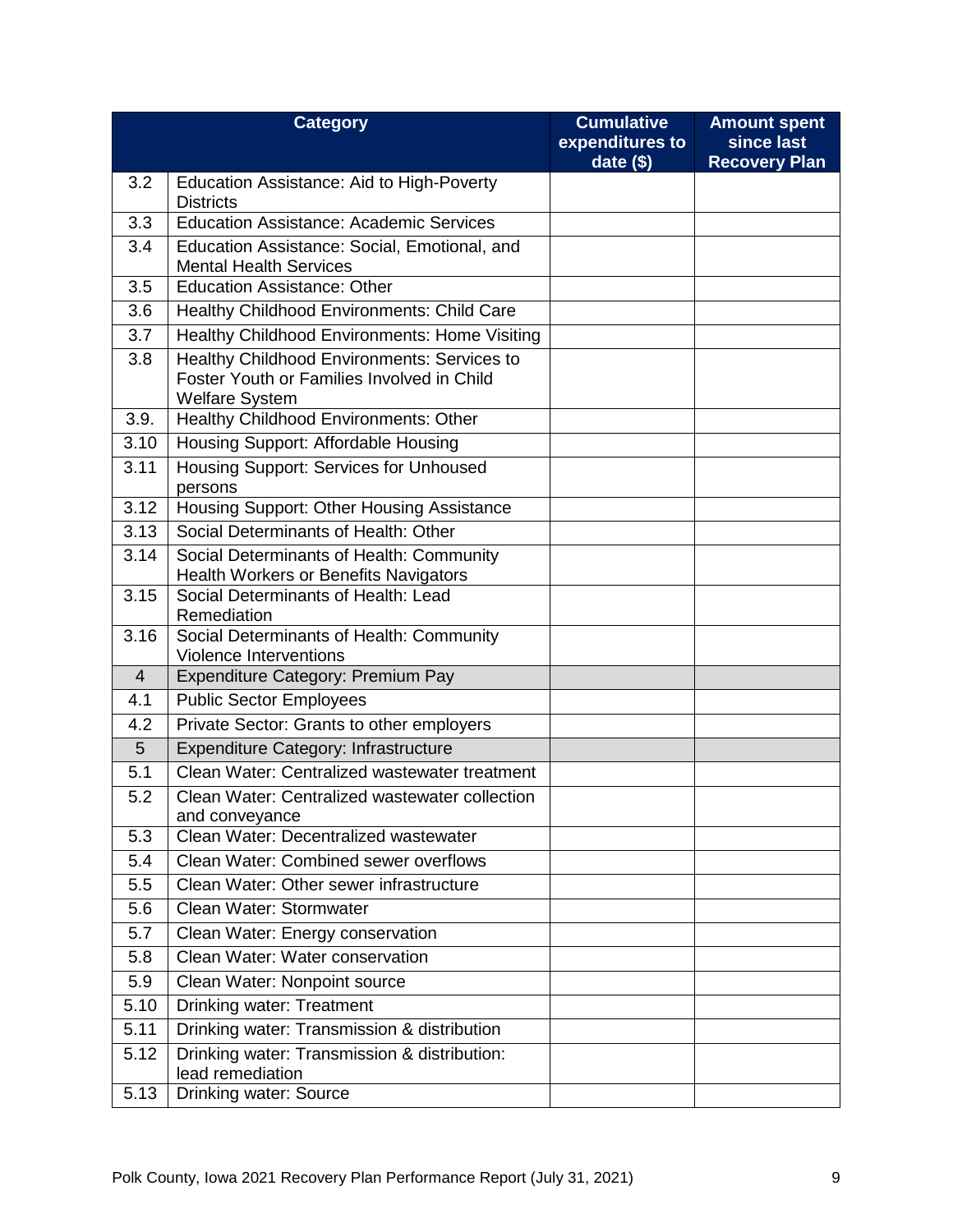|                | <b>Category</b>                                                          | <b>Cumulative</b><br>expenditures to<br>date $($ \$) | <b>Amount spent</b><br>since last<br><b>Recovery Plan</b> |
|----------------|--------------------------------------------------------------------------|------------------------------------------------------|-----------------------------------------------------------|
| 5.14           | Drinking water: Storage                                                  |                                                      |                                                           |
| 5.15           | Drinking water: Other water infrastructure                               |                                                      |                                                           |
| 5.16           | Broadband: "Last Mile" projects                                          |                                                      |                                                           |
| 5.17           | Broadband: Other projects                                                |                                                      |                                                           |
| 6              | Expenditure Category: Revenue Replacement                                |                                                      |                                                           |
| 6.1            | <b>Provision of Government Services</b>                                  |                                                      |                                                           |
| $\overline{7}$ | Administrative and Other                                                 |                                                      |                                                           |
| 7.1            | <b>Administrative Expenses</b>                                           |                                                      |                                                           |
| 7.2            | Evaluation and data analysis                                             |                                                      |                                                           |
| 7.3            | <b>Transfers to Other Units of Government</b>                            |                                                      |                                                           |
| 7.4            | <b>Transfers to Nonentitlement Units</b><br>States and Territories only) |                                                      |                                                           |

#### PROJECT INVENTORY

Project: COVID-19 Vaccination Incentive Campaign Funding Amount: \$230,810 through July 31, 2021 Project Expenditure Category: 1.1 Public Health COVID-19 Vaccination

Polk County has initiated a cash and tuition scholarship incentive program to encourage all Polk County citizens to become vaccinated. From June 25 to August 27 a weekly drawing was held each Friday. Every Friday ten \$1,000 winners were randomly selected. In addition, every other Friday one \$50,000 winner and one \$5,000 scholarship winner were randomly selected. The vaccination lottery was an opt-in promotion that any Polk County resident who had received one J&J vaccination or both of the Pfizer or Moderna vaccinations was eligible for. Other promotions include:

- In the weeks leading up to the Iowa State Fair, Polk County provided two free state fair tickets and hosted state fair food trucks at the Polk County Health Department. Several radio stations participated in live remotes during these events. They successfully saw up to 215 new vaccinations per day.
- In order to encourage more community conversations about the importance of vaccination, Polk County sponsored a non-profit challenge in which a non-profit would receive \$50 per individual vaccinated at the Polk County Health Department on their behalf during the campaign. Youth organizations who work with youth 12 years of age and up were eligible for \$100 for each newly vaccinated youth. The goal of these campaigns was to serve as a conversation starter among trusted community leaders. The promotion will end on September 3.

List of weekly winners - [https://www.polkcountyiowa.gov/health-department/2019-novel](https://www.polkcountyiowa.gov/health-department/2019-novel-coronavirus-covid-19/covid-19-vaccine-lottery-winners/)[coronavirus-covid-19/covid-19-vaccine-lottery-winners/](https://www.polkcountyiowa.gov/health-department/2019-novel-coronavirus-covid-19/covid-19-vaccine-lottery-winners/)